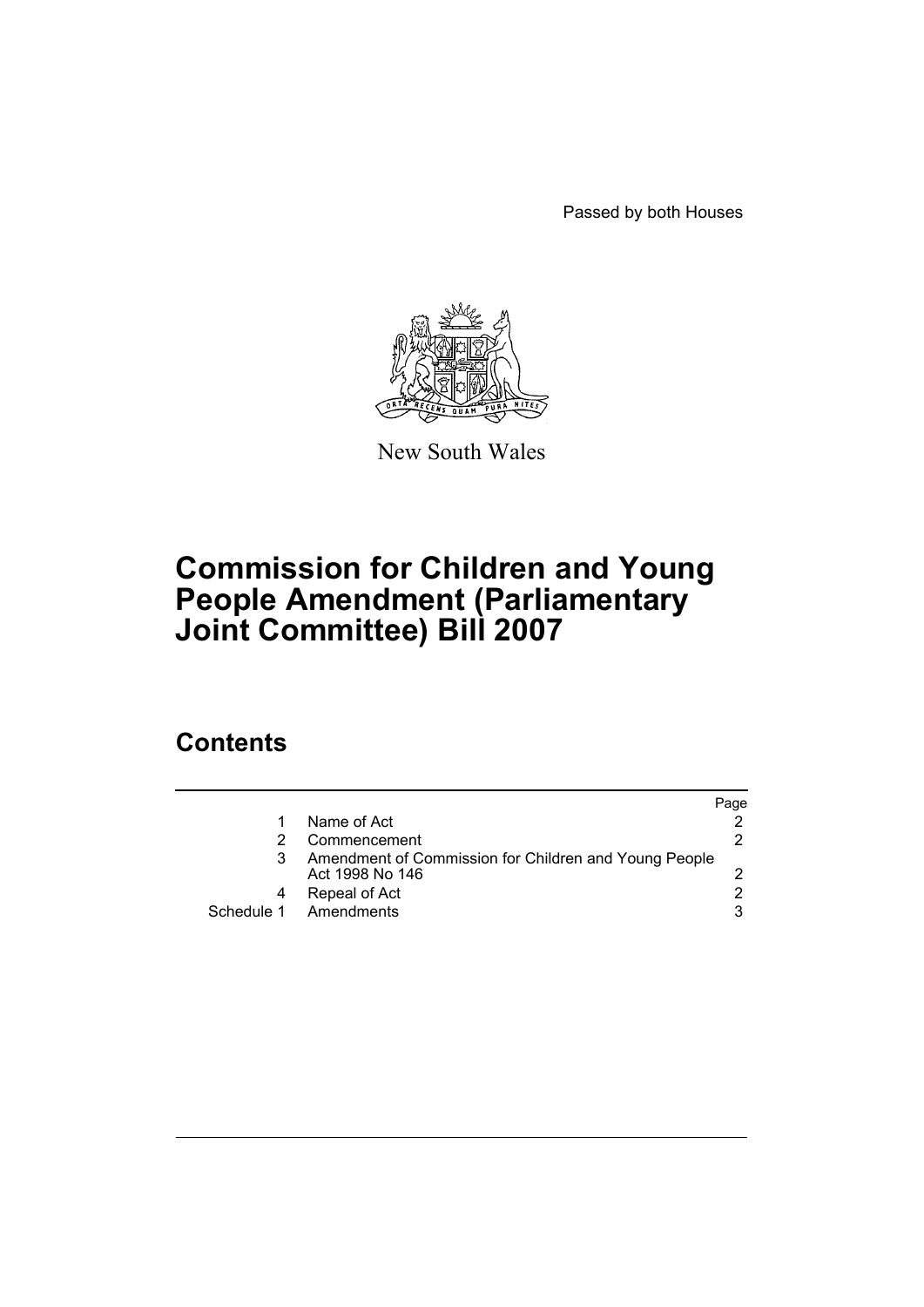*I certify that this public bill, which originated in the Legislative Assembly, has finally passed the Legislative Council and the Legislative Assembly of New South Wales.*

> *Clerk of the Legislative Assembly. Legislative Assembly, Sydney, , 2007*



New South Wales

## **Commission for Children and Young People Amendment (Parliamentary Joint Committee) Bill 2007**

Act No , 2007

An Act to amend the *Commission for Children and Young People Act 1998* to reduce the membership of the Parliamentary Joint Committee established under that Act.

*I have examined this bill and find it to correspond in all respects with the bill as finally passed by both Houses.*

*Assistant Speaker of the Legislative Assembly.*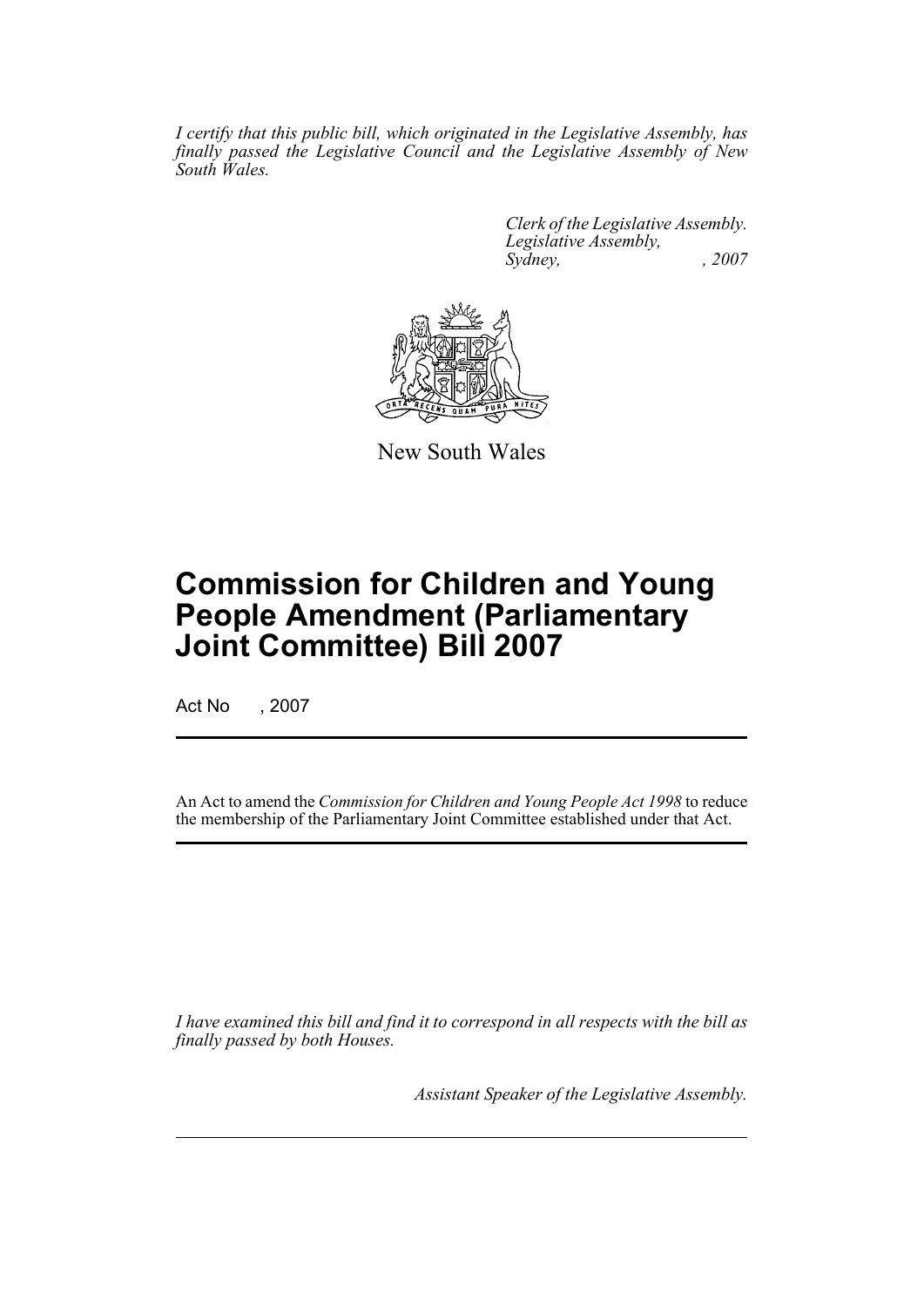Commission for Children and Young People Amendment (Parliamentary Clause 1 Joint Committee) Bill 2007

#### <span id="page-2-0"></span>**The Legislature of New South Wales enacts:**

#### **1 Name of Act**

This Act is the *Commission for Children and Young People Amendment (Parliamentary Joint Committee) Act 2007*.

#### <span id="page-2-1"></span>**2 Commencement**

This Act commences on the date of assent to this Act.

#### <span id="page-2-2"></span>**3 Amendment of Commission for Children and Young People Act 1998 No 146**

The *Commission for Children and Young People Act 1998* is amended as set out in Schedule 1.

#### <span id="page-2-3"></span>**4 Repeal of Act**

- (1) This Act is repealed on the day following the day on which this Act commences.
- (2) The repeal of this Act does not, because of the operation of section 30 of the *Interpretation Act 1987*, affect any amendment made by this Act.